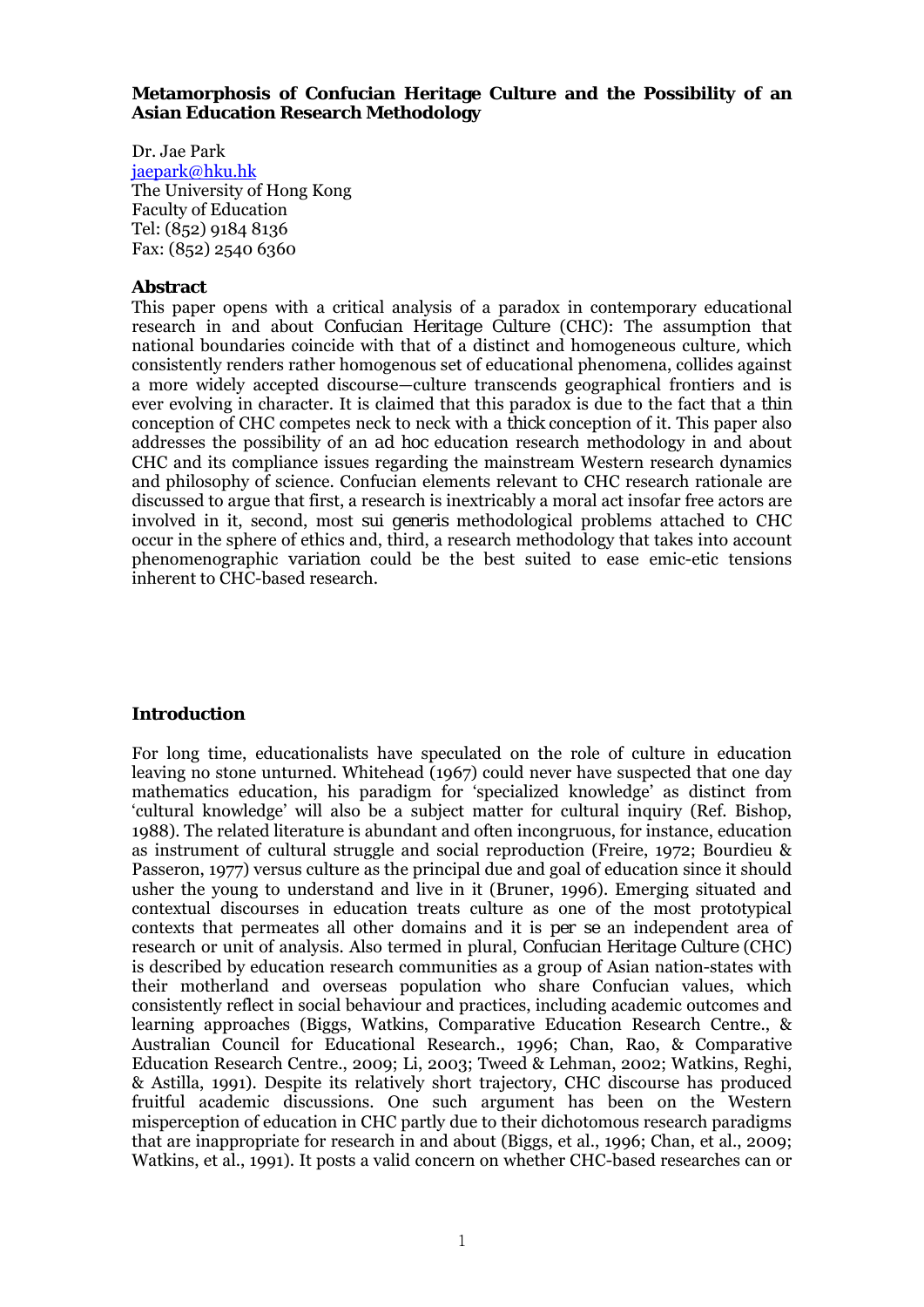should have a distinct process of inquiry, which calls for critical analysis. I put to fore a theoretical analysis on the possibility of an Asian education research methodology and conjecture what kind of conditions such a methodology should meet if it were to produce plausible and fruitful researches, and not misinterpretation-prone, methodologically troubling or of dubious validity.

The present analysis could be considered as more heretical than critical. As an ethnic Korean who has always been exposed to one of the strictest Confucianism in Asia, I am an insider in CHC, yet by training, academic interests and more years of living in overseas diaspora communities, I take an outsider stance. This disagreeing cultural exposure could be both weakness and strength of this paper.

# **Confucian Heritage Culture,** *thin* **and** *thick*

Although not all CHC educational researches are cross-cultural or international comparative education researches, they share some common methodological concerns. Either refers to the impact of cultural nuances on multiple domains and calls for caution when a methodology is applied cross-culturally. According to Mason (2007), the difficulties associated with cross-culturally applied methodology can be summarized as: (1) the misleading modern construe of 'national cultures'; (2) ethnography usually contains phenomenological data from actors, participants and researcher, with almost no heed to neo-Marxian sort of socio-political critique; (3) ethnographic researches seldom offer the perspective of 'cultural outsiders' (LeVine, 1966); and (4) ahistorical-ness of ethnography in general.

'National cultures' construe relies on an assumption that national boundaries<sup>1</sup> coincide with that of a distinct and homogeneous culture that renders a rather homogenous score of phenomena unique to education, which collides against a more widely accepted discourse that culture transcends nation-state frontiers and is ever evolving in character. CHC has evolved is evolving and always immersed in a context, that is, situated in space, time, history and social structures. Hence, Japanese CHC before and after the *Meiji ishin* are different; post-World War II Japanese CHC contrasts with Korean CHC suffering consequences of the Treaty of Versailles under Japanese colonialism. These two in turn are different from Chinese CHC before and after the *May Fourth* movement and the *Cultural Revolution* of Mao that tried to wipe off Confucianism.

The ways how CHC was introduced and assimilated in different Asian regions are equally heterogeneous. The Korean version of Chinese civil examination was introduced during 10th Century *Koryo* to be definitely abolished during the *Gap-oh* reform (1894) of late *Chosen*, which coincided with the end of formal religion-like Confucianism or *Yu-kyo* (儒敎 Confucian religion/code), a term that prevailed in *Chosen* Korea over its original Chinese *Yu-ga* (儒家 Confucian school) or *Yu-hak* (儒學 Confucian study). In Japan, *kami* and *buddhas* were replaced by Confucianism during *Muromachi* period (1333-1568) when people became more this-worldly than afterlifeconcerned transcendentalists (Ama, 2005). It would be incorrect, however, to regard *kata* (型 form) that have pervaded all walks and aspects of Japanese life, from trade to suicide code (De Mente, 2005), as totally CHC. Indeed, Confucian share in Japanese *shikata* (way of doing things) is open to discussion. Moreover, inside a kingdom or region reputed as CHC, non-Confucian minorities have coexisted with their unique ways of organizing and leading life, continuously generating self-imageries and stereotypes. Some of these social imageries were not Confucian at all, such as the Uyghurs and Dungans in the Chinese-Kyrgyz-Kazakh borderlands. In some other cases, an opposite phenomenon of entrenchment occurred, such as the case of 'deep-seated'

 $\overline{a}$ 

<sup>1</sup> In his seminal work, David Ho listed only Far East Asian nations, namely China, Japan and Korea and oversea minorities such as Chinese-American (Ho, 1994, p. 286)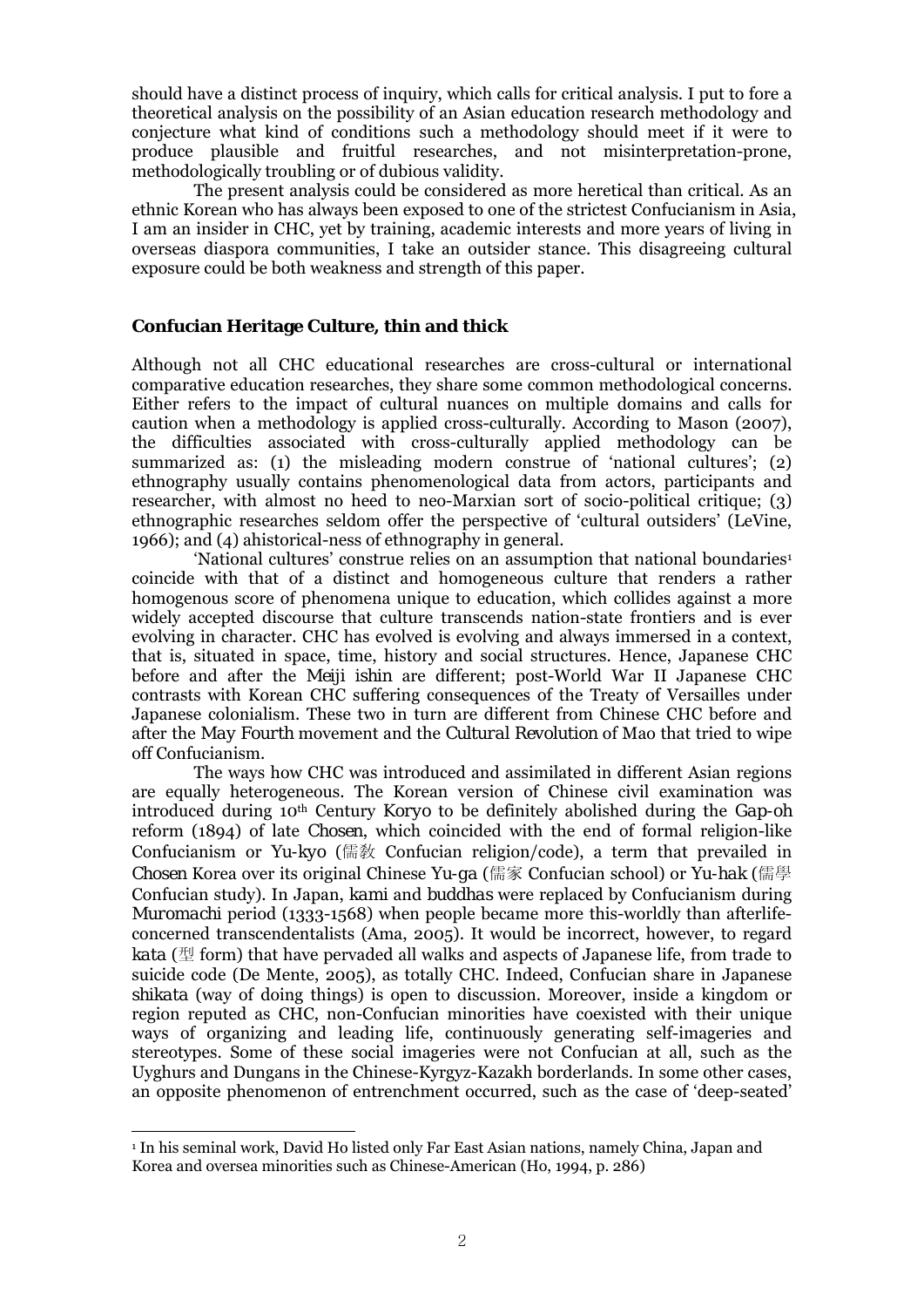educational values of Korean ethnic minority in Chinese Jilin province (Gao, 2010). These facts corroborate the hypothesis of an acculturation process (Berry, 2003), namely 'de-Confucianization' (Rozman, 2002) of some CHC elements, whilst some others have remained rather stable in time, place, history and social structures. I call them respectively a *thin CHC discourse* and a *thick CHC discourse*, not as two poles for a snapshot analysis but as either shore of a flowing river for a contextual analysis. A *thin* CHC discourse as argued here is a socially constructed unity, an evolving category, hence always situationally specific (cf. Lowe, 1996, p. 82) and bears lighter forms of Confucian cultural values with only meagre to modest resemblance to classic Confucianism. A *thick* CHC discourse, on the other hand, meets the following three principles:

- It should uphold some clearly distinct Confucian elements such as *tao* (道 way), *jen* ( $\subset$  humanity) or *li* (禮 rite, social ceremonials and conventions)
- These elements should exist across more than one geographical regions and borders, to ensure that they are not folktales
- These elements can be traced back to textual Classics of Confucius or widely recognized Confucian schools

Let me illustrate the foregoing with a case of *thick* CHC discourse. David Ho (1994) suggests that certain Confucian values can explain cognitive socialization of Asian students in America, namely a family-based cognitive conservatism. He argues that much of education achievement of CHC students has its root in an authoritarian moralism and collectivism that can be called as *parental conservatism*. Confucian filial piety is, he claims, the origin of cognitive socialization (chiefly *parental conservatism*) of CHC students and this fact could decode the paradoxes surrounding CHC learners (p. 302). Ho's research work fulfils the criteria for a *thick* CHC discourse: Asian people in several regions and areas share a distinct Confucian element, i.e., *hsiao* (孝 piety), which is textually Confucian. What he does not mention though is the fact that 'filial piety' was a later development in China. In the original text of The Analects of Confucius, *hsiao* appears linked to the concept of *jen* (cf. Waley & Confucius, 1938, pp. 38-39). *Hsiao*'s connection to socio-political paternalism was constructed roughly three to four centuries after the death of Confucius. The association between *hsiao* and the collective sphere occurred in China during *Han* dynasty when rulers instrumentalized CHC for socio-political stability (Liu, 1998). Many elements of Korean CHC were also turned into political tools by the kings of *Koryo* dynasty (918-1392), but it was in *Chosun* dynasty (1392-1910), especially 1650 onwards, that Confucianism became both the political system and a quasi religion dictating a class-based apartheid, arranged marriages between clans and filial piety (only father-son) over conjugal affinity as the basis of family structure (Park & Cho, 1995). Japanese CHC took a non-Confucian-like turn clashing against Buddhism during Tokugawa period when "being intellectual meant being a Confucian [and in] order to be a good Confucian, one had to avoid other religions; Buddhism was thus never accepted"(Ama, 2005, p. 21). Elements of such politicised CHC are, of course, present in our days. Liu Shuxan summarized thus the end-result of the foregoing metamorphosis of CHC and as compared with the West:

It is...not true to say that the Confucian tradition does not value the individual, as everything must start with the individual. What is lacking is the kind of rugged individualism of the West. Everyone is conscious of a strong sense of responsibility to society; there is no dichotomy between the individual and the society, or the internal and the external. (1998, p. 59)

A *thin* CHC discourse in contemporary education and social science research diverge from classic Confucianism. Hofstede's famous 'Confucian dynamism' (1991) argues that it is possible to identify a long-term orientation and a short-term orientation of Chinese people's social motivation, behaviour and action. His sociology upholds that when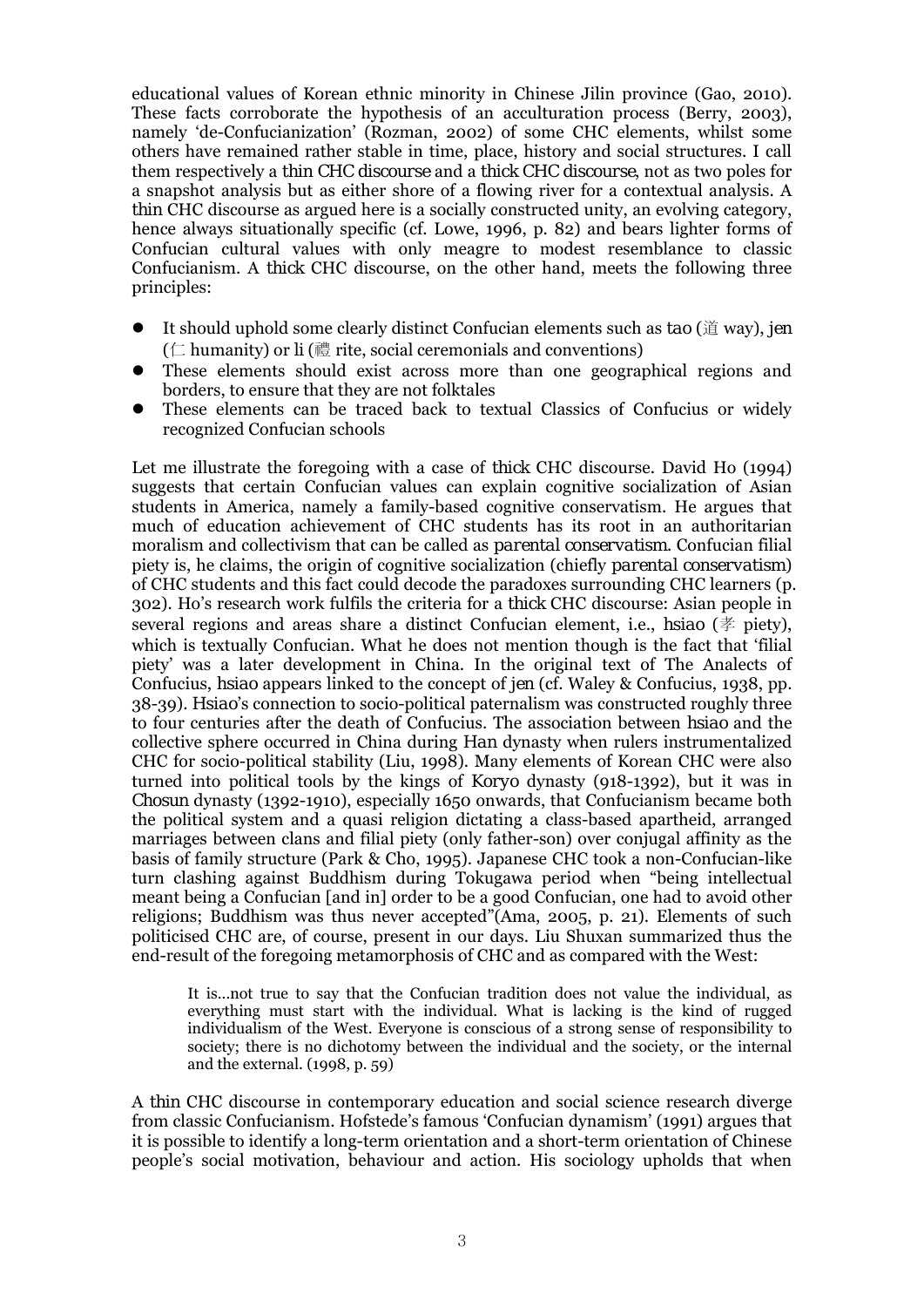Confucian heritage people foster virtues they are aiming at rewards and 'Confucian dynamism' is a 'dimension of national cultures'. There are other analogous *thin*  discourses with the common assumption that national boundaries can encapsulate all cultural nuances of CHC such as 'chopstick cultures' and 'chopstick area' (Funabashi, 1993).

A repercussion of this semantic ambivalence in educational research is that a *thin* and a *thick* CHC discourses coexist side by side in a same research field, in the same body of work of a researcher, in a same book chapter and article.

#### **Methodological Issues in CHC-based Research**

The main discussion on CHC-based educational research and the possibility of an 'Asian education research methodology' is on research dynamics. By research dynamics, I mean the research rationale and ensuing action, that is, from deciding a unit of inquiry through choice of research framework to fieldwork and analysis.

A research framework comprises a conceptual component and an outlook, a body of a pre-existing theory or its modified version, also called naively as paradigm, which provides the researcher with an epistemic coherence throughout all the stages of an inquiry. In my view, this and equivalent Western research dynamics and their basic rationale are *sine qua non* conditions to which any CHC-based educational inquiries should pledge. Indeed, CHC-based researchers have no other option but to comply with any of time-honoured 'Western methodologies' because only by doing so their work could get recognition both intra-culturally and trans-culturally. If their researches are to deserve any attention, they should also make sense to, say, Central Asian, African and Latin-American heritage cultures and world research community at large. No one can take lightly Polanyi's *principle of mutual control*, "simple fact that scientists keep watch over each other" (1983, p. 72). If Western misconceptions on CHC and Eastern difficulties to project contextually sensitive self-imageries to the West were real, they would be due to a Western naturalistic coherence's pretence of universalism and its forgetfulness to take into account cultural variations and, Eastern inability to deliver a substantive and convincing discourse. The common fault of either side is an insufficient understanding of cultural variables. Jin Li argues, for example, that a "continual reliance of researchers on Western concepts without considering indigenous or emic cultural meanings and their psychological manifestations" (Li, 2009, p. 42). She adds other three predicaments: (1) dichotomous conceptual frameworks of the West (2) dominant Western individualistic and culture-free anthropological assumptions (3) understanding education univocally as a means to social mobility.

These predicaments, however, do not seem to be exclusive of the West. Asian researchers of both Asian and Western backgrounds do not seem to be especially immune as many of them were trained either in the West or in heavily 'Westernized' academic environments in Asia. Moreover, even those who were not, won't be able to break free from Western philosophies of science, professional ethos and fora, all of which, to be straightforward, converge in to the prevailing Western Anglo scholarly publication bottleneck. This is not to say that these researches have less validity but, rather, to say that they usually use the same dichotomous conceptual frameworks when finger pointing 'Western misunderstandings'. The empirical research series on the "Paradox of the Chinese Learner" by Biggs and Watkins is an example (cf. Biggs, et al., 1996) (Watkins, Biggs, & Comparative Education Research Centre., 2001). If the CHC discourse were a malaise, then it would be a global pandemic affecting both the West and the East.

In order to analyse critical areas of CHC-based research methodology when complying Western research requirements, I choose Karl Popper's *tetradic schema* for knowledge growth. It is preferred over Baconian inductive models because first, not all CHC educational research methodologies must be inductive, such as research on art critiquing education that uses a deductive method—general aesthetic notions allow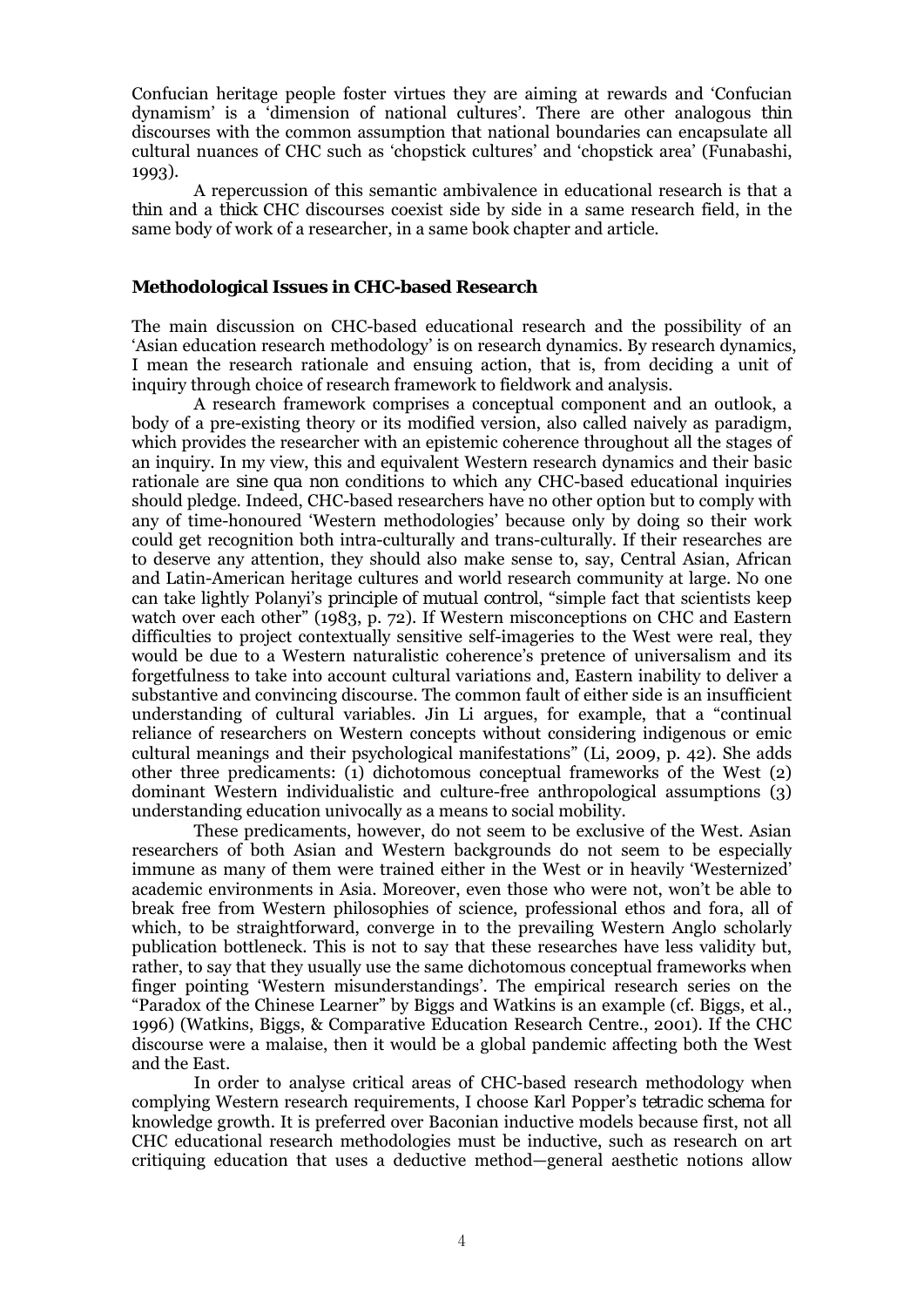interpretation of particular cases (Eisner, 1985) and, second, because it is a research model that can put to rest the preoccupation and ambition for total generalization and total prediction that still haunt some educational research circles. Popper sketched his *schema* like this (1963):

$$
P_1 \rightarrow TT_1 \rightarrow EE_1 \rightarrow P_2 \rightarrow \infty
$$

In plain language, a researcher finds an intriguing problem  $(P_1)$ ; to solve it s/he tries out a first tentative theory (TT1), after which, errors are eliminated (EE1) to become aware of an ensuing problem  $(P_2)$ . This unending process known as *falsification* is ultimately an 'ever discard errors' or 'problem solving by trial and error' heuristics—the quintessence of Popper's philosophy of science, epistemology and social theory.

I now expand the preceding to pinpoint how ethical issues and methodological issues overlap in a research.

The act of singling out a research problem  $(P_1)$  from hundreds on the phenomenological horizon of researcher depends on the exercise of researcher's freedom and choice. Bewilderment or sense of wonder<sup>2</sup> is the initial lead to his/her choice of one or more research problems, followed by an act of assigning a subjective relevance and category to each. The act of choosing and delimiting a research problem while dismissing all others, and not changing it lightly without having it tested, implies a free and rational agent and his/her moral act. Ethical-methodological problems are already apparent at this stage, for example, turning research participants into a 'case' or a 'research problem', i.e., the risk of 'problematizing' or 'pathologizing' them (Nind, Benjamin, Sheehy, Collins, & Hall, 2004). In a broad sense, the entire CHC discourse is about 'problematizing' Asian children by categorizing them (e.g., deep or superficial learner) following researcher's mental rubric. At the very start of the research, a process of 'cultural invasion' and disruption of *li* that pervades all aspects of life in CHC societies could take place*.* "Rite brings out forcefully not only the harmony and beauty of social forms, the inherent and ultimate dignity of human intercourse; it brings out also the moral perfection implicit in achieving one's ends by dealing with others as beings of equal dignity, as free coparticipants in *li*" (Fingarette, 1972, p. 16).

There is more than one tentative theory (TT) or methodology available to the researcher. Is s/he completely free to choose any? Popper's answer is surprisingly illiberal. He says that the *fittest* theory should be chosen. The predicament here is that all available theories are in the still-to-be-tested stage and no test result is known, and there can be neither inner certainty nor outer justification for its adequacy. At this point, Popper's argument takes a subtle turn: "the testing of a theory depends upon basic statements whose acceptance or rejection, in its turn, depends upon our *decisions*. Thus, it is *decisions* which settle the fate of theories" (Popper, 1959, p. 108). The type of *decision* he is referring to is a free decision:

With the conventionalist I hold that choice of any particular theory is an act, a practical matter...I differ from positivist in holding that basic statements are not justifiable by our immediate experiences, but are, from logical point of view, accepted by an act, a free decision. (Popper, 1959, p. 109)

Researcher's freedom plays a key role in the choice of a theoretical framework and, not only that, freedom is the ultimate justification of why a researcher chooses a theoretical

 $\overline{a}$ 

<sup>2</sup> The beginning of inquiry is *aporia*, the act of marvelling. First described by Plato in his Socratic dialogue *Theaetetus* (155d) and then by Aristotle in his *Metaphysics* (995a24-b2), *aporia* is openness and active inclination toward truth without feeling comfortable with things taken for granted.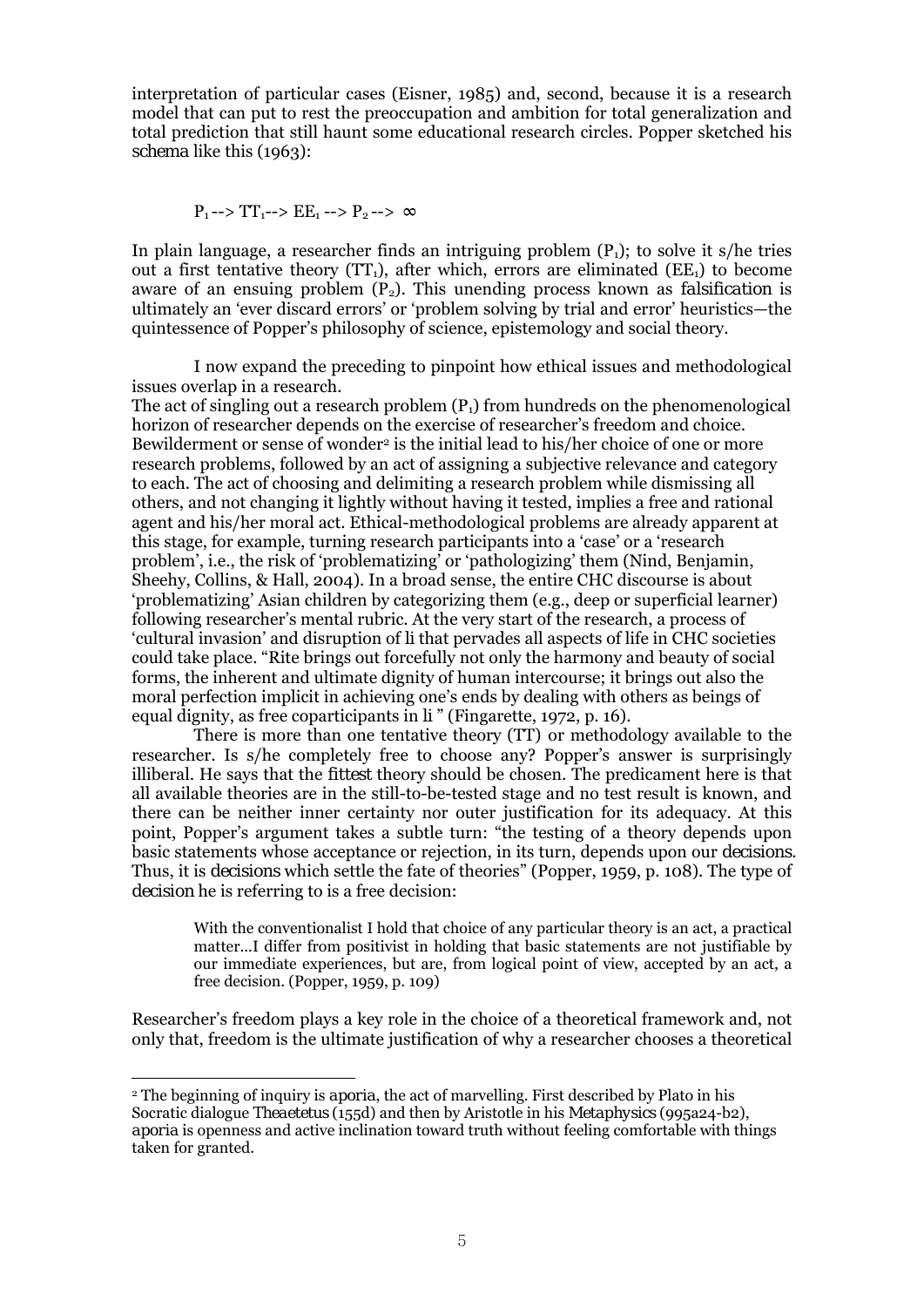framework and not any other. This is not to say that the naturalistic criteria to choose a theoretical framework are to be neglected. By naturalistic criteria I mean something like, "empirical adequacy, or squaring with observational evidence, consistency, simplicity, comprehensiveness, explanatory unity, fecundity and learnability" (Evers & Lakomski, 2001, p. 503) or any other rational choice of theoretical framework equivalent to that of Thomas Kuhn (1977). Choice of a theoretical framework should be purposeful and rational, yet it ultimately depends on freedom. This is the same ground on which Kuhn, Lakatos and Feyerabend together with Popper have been loosely tagged as *irrationalists* (Stove, 1982). Immanuel Kant's dualism of freedom-moral law provides us with clues to understand the intriguing relationship between free decision and the fittest theory. His second *Critique* states, "freedom is indeed the *ratio essendi* of the moral law, the moral law is the *ratio cognoscendi* of freedom" (1997, p. 4). A vernacular reading could be: Moral law exists because of human freedom, and the reason why we try to know about our freedom is because there is a moral law that keeps our freedom in check. It also suggests mutual dependence between freedom and moral law on existential and epistemological grounds. Then, Kant himself defines freedom quite cryptically towards the end of his productive life, in a remote footnote of his *Anthropology from a Pragmatic Point of View* as briefly as "pure spontaneity" (2006, p. 30). This is the converging point of ethical issues and methodological issues in research, which suggests that critical issues in research methodology occur wherever and whenever any moral interactions take place among research actors. As the stage of tentative theory testing includes research framework formulation, fieldwork, and data collection, it is especially rich in interpersonal relationships. Two issues might be especially relevant to CHC-based research. First, it is just impossible to do a CHC research without any 'research biases', or the other way around, "researchers cannot observe another society or culture a-theoretically" (Mason, 2007, p. 194). To some extent, every research framework itself is a bias. Second, with their *jang* ('讓 yielding' as opposed to confronting), *ch'ih* ('恥 shame' but not quite Western 'sense of guilt for committed fault'), or Japanese *kata* as interpersonal negotiation strategies, fieldwork with CHC research participants could post some perplexing difficulties to Western research. A continuum of etiquette-ethics could silently yet critically distort the research process, everything from planning stage to participant's consent through interview turnout and outcome, even in experimental research (cf. Brashen, 1974).

After testing the chosen theory, research outcomes are analysed. Karl Popper argued that in science, knowledge is acquired by error elimination (EE), the act of discarding wrong hypothesis or false theories, which failed to solve the problem (or, for disciplines similar to sociology and education, theories that failed to upgrade understanding or has no better descriptive power compared with previous ones). In Darwinian biology, one of the favourite examples of Sir Karl, when tentative solution (mutation) does not work, the error elimination turns out to be fatal "for the bearer of the mutation, for the organism in which they occur" (Popper, 1999, p. 5). Although not so extreme, error elimination stage seems not less critical for educational research and cross-cultural comparative education inquiries in particular. Researchers face a moral dilemma at this later stage of research—either discarding errors together with failed theories or dragging them on. The dilemma is whether the researcher could recycle a theory that failed to solve the problem that bewildered him/her at the start of the research project.

Is the field of education invulnerable to this critical view of science and research methodology? Let us take a closer look. A typical education research is already confined to limited number of areas of inquiry (e.g., 'assessment' 'administrationpolicy' or 'language education') where researchers are usually hijacked by their own specialisms for decades, even perhaps for life. Possible imagery here is that of a furrowed forehead scholar committed to a fixed and small set of research problems and frameworks replicating inbred variables (disciplines, cultures, social sectors and organizations), digging the same pit for life. Many of these researches will claim some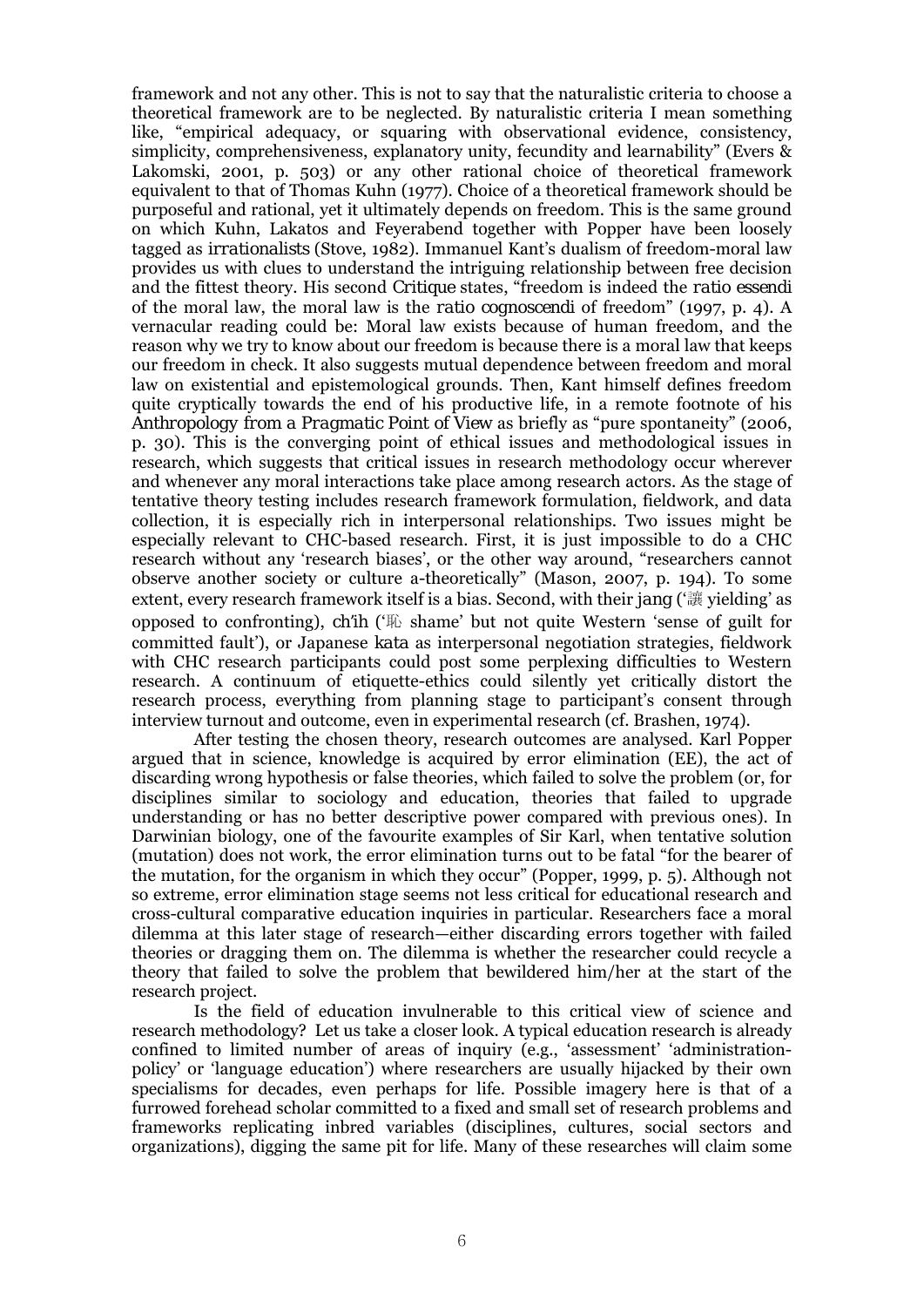positive and enlightening outcome contributing to a field, or, as meta-analyst John Hattie has recently described, the 'what-works-recipe' or "theories of their own about what works (for them)" (2009, p. 3) in an academic world that is frantically publication-centred and output-dependent, and perhaps a faculty of education becoming a 'faculty of publication' (Ref. Adler & Harzing, 2009). Reality-check, selfcriticism and laments aside, whatever is the reason, the fact is that it is not common at all that a second and a third frameworks are tested in sequence, in the same research.

Any attempt to reconcile forcibly the emerging data with failed hypothesis or theoretical framework would mean a regress for the research, if not a full-fledged deception. This wide-awake procrastination in eliminating errors is *akrasia* <sup>3</sup> *,* an enigma of moral philosophy, a failure in self-dominion or lack of drive (free will) to follow the dictates of reason or, in our case, scientific rationality.

Popper says that after  $EE_1$  a new problem  $(P_2)$  emerges (cf. Popper, 1972, p. 288). It seems that the term *emergence* is probably a misnomer here since an offspring-problem is not spontaneous but an ensuing version of an earlier one. What has fallen into researcher's lap is then the 'tail' of the first cycle rather than the 'head' of the second. The same 'tail' is the result of the inquiry process that has just ended, because the researcher upheld rational and ethical rigor of scientific inquiry. The transformation of that 'tail' into the 'head' of the second cycle can occur if the researcher freely and consciously decides to take it on, that is, it also has ethical implications. If all right, a second cycle of the *schema* can start, granted that the researcher so wishes and freely.

## **Emic/Etic Tension in CHC-based Research**

 $\overline{a}$ 

My main claim in the foregoing discussion on a prototypical Western research dynamics is that a research is inextricably a moral act insofar free agents intervene and act in each and every stage of it, and not only when, for example, researchers are working on the ethical committee clearance at institutional level. In this section, I examine its corollary: *sui generis* methodological problems in CHC-based research are related to or occur in the sphere of ethics.

Among methodological issues in CHC-based Research, one deserves particular attention—interpretive intervention. When an interpretivist researcher does not belong to the culture *in situ*, s/he should be especially attentive wherever and whenever an interpersonal relationship occurs. Taylor and Waldrip (1999) suggested some practical advises to interpretivist research: A tightly organized initial contact with local participants; prolonged engagement and observation; understanding the connection between ownership of knowledge (information) and social hierarchy; validating interviews with careful triangulation; overcoming language barriers; and keeping the interview process sustainable by being aware of local culture, for example, genderrelated misunderstandings. Much earlier, John Berry suggested a three-stage adjustment for cross-cultural ethnography (1969): A first stage of determining *functional equivalence* on either side of cultures under study. A functional equivalence is a social behaviour which "has developed in response to a problem shared by two or more social/cultural groups, even though the behaviour in one society does not appear to be related to its counterpart in another society" (p. 122). Berry's *functional equivalence* bears a resemblance to 'dimensions of national cultures' of Hofstede, who took cue from ethnographers who were contemporaries with Berry (1991, p. 13). Berry's second and third stages of adjustment for cross-cultural ethnography are identifying

<sup>3</sup> Self-indulgence is not the same as *akrasia*, which is a dissociation of rational decision and will: a self-indulgent person is deliberately (prohairoumenos) led about [by his desires], accepting that 'I should always pursue the pleasure that's before me'; an akratic person in contrast does not accept this, yet he pursues it anyway. (Aristotle, *Nicomachean Ethics* 1146b23-4)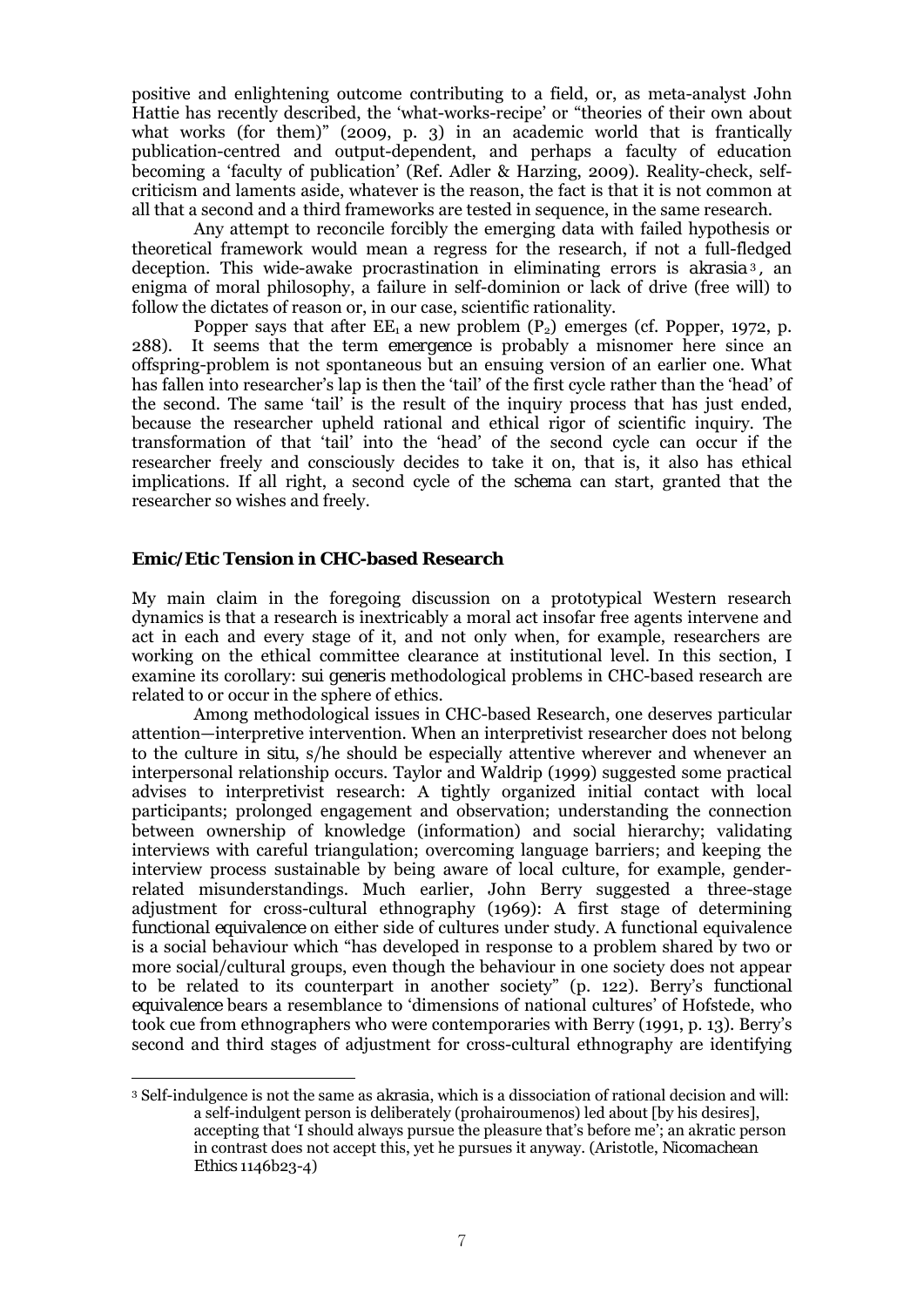*descriptive categories* (equivalent to taxonomy or rubrics in education) and creating an adequate measuring instrument.

Conducting education research in CHC requires comparable demands in all interpersonal contact points, while high standards of fairness, trust and acceptance by locals are ensured. All translated research tools such as interview questionnaires, research instruments and inventories should enjoy reliability by verifying their internal consistency and stability in time (Banville, Desrosiers, & Genet-Volet, 2000; Behling & Law, 2000; Brislin, 1986; Vallerand, et al., 1992). CHC-based field research should ideally be in native language, assuming that any translations denote liability.

The *apologia* for 'outsider research' by David Bridges (2001) takes a different approach to the problem. He rightly describes that an outside research could easily be stereotyped by insiders as intrusive, disrespectful and disempowering because "an outsider *cannot* understand or represent accurately a particular kind of experience" (p. 372). But, he continues, outsider research can still contribute to understanding of all parties involved and inhibiting outsider research would only cause an epistemological and moral isolation (p. 381). He justifies outsider research by pointing out that experience of *insider* and its representation by *outsider* are simply different and none has special authority in validity (p. 374) and ends up by adding that an ideal condition for outsider research could be achieved by including cordiality, respect, openness to criticism and so on (p. 384). Although his diagnosis of the problem is correct, I disagree with Bridges's proposed solution on two grounds. First, his conditions are plausible but they belong to the world of prospects and ideals, which cannot be naturalistically coherent and simplest (Ockham's razor) and, second, the chief problem that worries Bridges, namely emic/etic tension, needs a methodological solution and he does not address it. In my view, the core of methodological problems is the disparity between *phenomenon* as experienced and *graphein* (Gk. verb to write) and it lies in a strip between tentative theory stage and error elimination stage. The issue at point is how fairly the researcher represents the experiences. Take the case of children's experience. We educationalists regard them as almost sacred because we know that they are unique, culturally permeated, immanent and non-transferable. When a researcher describes children's experiences, it implies that sense-data undergo a second interpretive intervention (first being that of children's) and this implies in turn an unavoidable distortion. Thomas Nagel (1974) pointed out an epistemological problem of mind-body theorization, suggesting that an alien experience, be it that of a bat or person, is incommensurable for outsiders, and that radical reductionists and physicalists cannot possibly articulate any credible epistemology apart from their own, and perhaps not even their own. A solution to this problem of disparity between *phenomenon* and *graphein*, in my view, is openly and systematically revealing the *variation* between the experience-description of research participants and the experience-description of the researcher. Indeed, this is the sort of gap that *phenomenography* has been trying to bridge for three decades in education (Marton, 1981) (Marton, 1988) (Pang, 2003). What is relevant to the present argument on research in and with CHC is not phenomenography qua pedagogical tool (Marton's original project) but its use of *variation* as research methodology. Only an inclusion of *variation* factor can break the interpretive monopoly of researcher. Emi/etic variation comes into view through behaviour, which in turn depends significantly on culture. A CHC-based educational research should take into account the association between behavioural patterns and culture. When CHC students see a fish tank picture, for example, they attribute the movement of fish to the environment and other animals in the fish tank, whereas Western students attribute it to the fish themselves. Using similar experiments Nisbette et al. (2005; 2001) argued that significant variation exists between the two groups, which seems essential for data analysis in CHC-based research:

East Asians [are more] *holistic*, attending to the entire field and assigning causality to it, making relatively little use of categories and formal logic, and relying on "dialectical" reasoning. Westerners are more *analytic*, paying attention primarily to the object and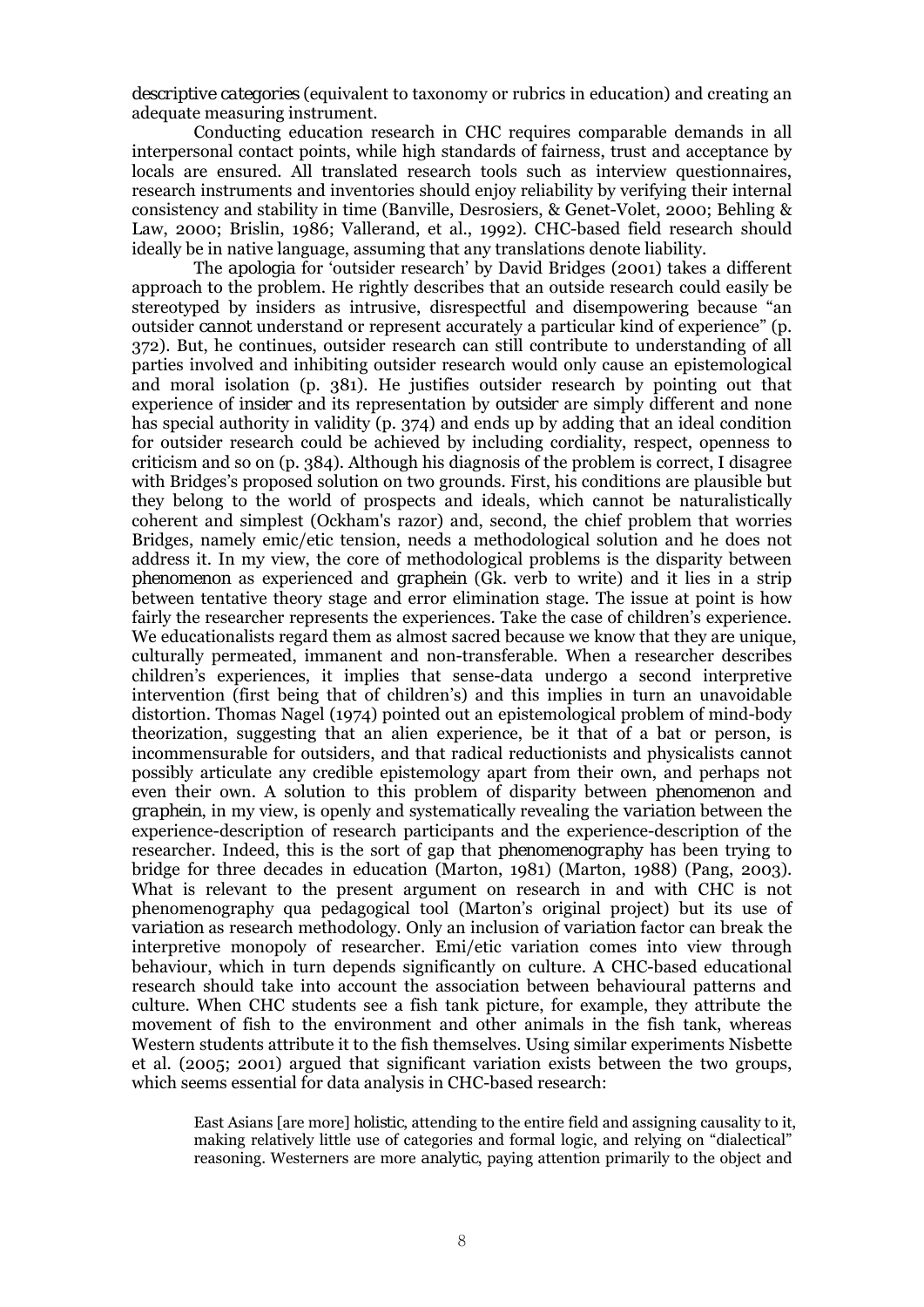the categories to which it belongs and using rules, including formal logic, to understand its behavior. (2001, p. 291)

Empirical findings of Nisbette et al. suggest that CHC informs behaviour on the surface, at the same time that it informs underlying metaphysical categories (e.g., accidentsubstance, essence-existence) and epistemological processes including believes and values. Jin Li's empirical research findings (2002) somewhat corroborate Nisbette's. CHC children's belief on learning and their motivation to learn depend more on the culturally created plus valuation of *te* (德 virtues) such as diligence and personal effort rather than on Western model that values more talent, innate smartness and biological basis of intelligence. It is in this light that parental socialization appears as a powerful influence on CHC children's educational values and attitudes, with epistemological consequences. In my view, research on CHC students should ideally include information/data from parents.

 Solving the problem of disparity between *phenomenon* and *graphein* inherent to cross-cultural and international comparative education research won't placate the emic-etic tension completely. The reason is that a *phenomenon* and *graphein* inequality presupposes an intrusion, cultural intrusion and disempowering, without actually solving it. And it is Freire who suggests a solution and candidly:

"In cultural invasion the actors…superimpose themselves on the people, who are assigned the role of spectators, of objects. In cultural synthesis, the actors become integrated with the people, who are co-authors of the action that both perform upon the world" (1972, p. 147).

## **The Possibility of an Asian Educational Research Methodology**

To conclude, for CHC-based education researches, neither Eastern nor Western conceptual and theoretical frameworks are to be dismissed in a Popperian error elimination fashion. They are not totally *incommensurable à la* Kuhn (1970), furthermore, they clearly share more in common than we would admit at first sight.

The *Confucian Heritage Culture* as an academic discourse is relatively short. An *ad hoc* research methodology in and about CHC would be an impossible were it to attempt bypassing Western research rigor. Yet, Asian education research methodology in and about CHC could be recognized as a particularly nuanced methodology in education subject to certain conditionals:

- 1. Adopted research problem and theoretical framework should not neglect to articulate a *thick* conception of CHC as opposed to a *thin* conception of it. Without it, calling nation-states by their names should be preferred over nicknaming and bundling them up as CHC;
- 2. CHC-based research methodology issues are largely ethical issues that derive from interpersonal relationship among research actors. Education research without understanding *re* (Korean), *li* (Chinese) or *shikata* (Japanese) is likely to generate problems, such as low collaboration, unauthentic information, bilateral apprehension and avoidance;
- 3. Any CHC-based research dynamics and Western research dynamics are not mutually exclusive. *Ad casum* methodological nuances should be addressed in a case-to-case basis;
- 4. Asian education research methodology in and about CHC should ideally be a methodology that takes into account the phenomenographic variation between experience and description of educational realities, as well as the issue of 'cultural invasion'.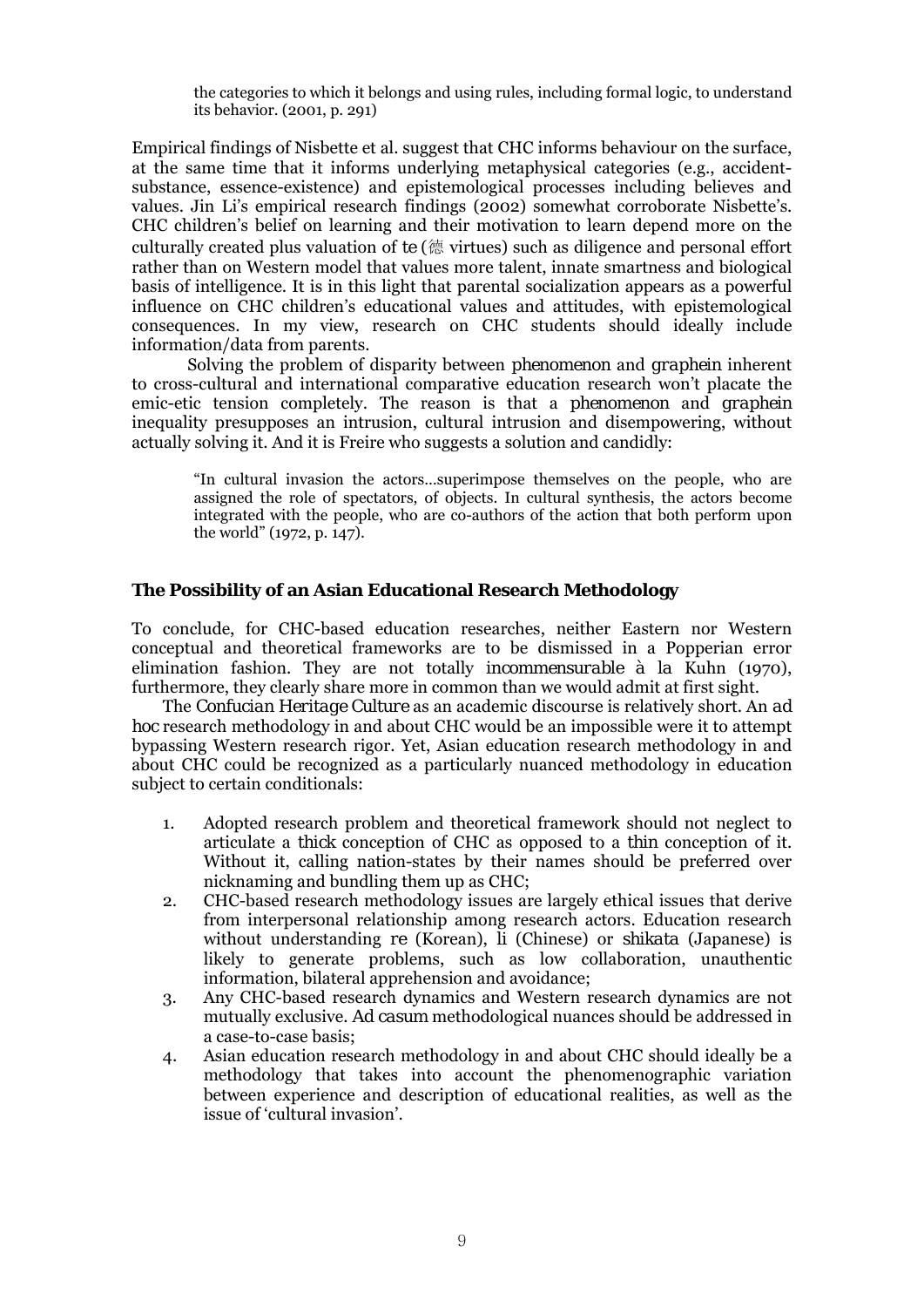## **References**

- Adler, N. J., & Harzing, A.-W. (2009). When Knowledge Wins: Transcending the Sense and Nonsense of Academic Rankings. *The Academy of Management Learning and Education (AMLE), 8*(1), 72-95.
- Ama, T. (2005). *Why are the Japanese non-religious? : Japanese spirituality : being non-religious in a religious culture*. Lanham, Md.: University Press of America.
- Banville, D., Desrosiers, P., & Genet-Volet, Y. (2000). Research Note. Translating Questionnaires and Inventories Using a Cross-Cultural Translation Technique. *Journal of Teaching in Physical Education, 19*(3), 374-387.
- Behling, O., & Law, K. S. (2000). *Translating questionnaires and other research instruments : problems and solutions*. Thousand Oaks: Sage Publications.
- Berry, J. W. (1969). On Cross-Cultural Comparability. *International Journal of Psychology, 4*(2), 119-128.
- Berry, J. W. (2003). Conceptual approaches to acculturation. In K. Chun, P. B. Organista & G. Marín (Eds.), *Acculturation : advances in theory, measurement, and applied research* (pp. 17-38). Washington, D.C.: American Psychological Association.
- Biggs, J. B., Watkins, D., Comparative Education Research Centre., & Australian Council for Educational Research. (1996). *The Chinese learner : cultural, psychological and contextual influences*. Hong Kong: Comparative Education Research Centre.
- Bishop, A. J. (1988). *Mathematical enculturation : a cultural perspective on mathematics education*. Dordrecht: Kluwer Academic Publishers.
- Bourdieu, P., & Passeron, J. C. (1977). *Reproduction in education, society and culture* (2nd ed.). London: Sage.
- Brashen, H. M. (1974). *Research Methodology in Another Culture: Some Precautions.* Paper presented at the Annual Meeting of the International Communication Association. April 17-20, 1974, New Orleans, Louisiana.
- Bridges, D. (2001). The Ethics of Outsider Research. *Journal of Philosophy of Education, 35*(3), 371-386.
- Brislin, R. W. (1986). The wording and translation of research instruments. In W. Lonner & J. Berry (Eds.), *Field methods in cross-cultural research* (pp. 137- 164). Beverly Hills, CA: Sage.
- Bruner, J. S. (1996). *The culture of education*. Cambridge, Mass.: Harvard University Press.
- Chan, C. K. K., Rao, N., & Comparative Education Research Centre. (2009). *Revisiting the Chinese learner : changing contexts, changing education*. Hong Kong: Comparative Education Research Centre, The University of Hong Kong.
- De Mente, B. (2005). *Japan unmasked : the character and culture of the Japanese*. Boston, Mass.: Tuttle Publishers Group Worldwide.
- Eisner, E. W. (1985). *The art of educational evaluation : a personal view*. London: Falmer Press.
- Evers, C. W., & Lakomski, G. (2001). Theory in educational administration: naturalistic directions. *Journal of Educational Administration, 39*(6), 499-520.
- Fingarette, H. (1972). *Confucius : the secular as sacred*. New York: Harper & Row.
- Freire, P. (1972). *Pedagogy of the oppressed*. London: Penguin Books.

Funabashi, Y. (1993). The Asianisation of Asia. *Foreign Affairs, 72*(5), 75-85.

Gao, F. (2010). *Becoming a model minority : schooling experiences of ethnic Koreans in China*. Lanham, Md.: Lexington Books.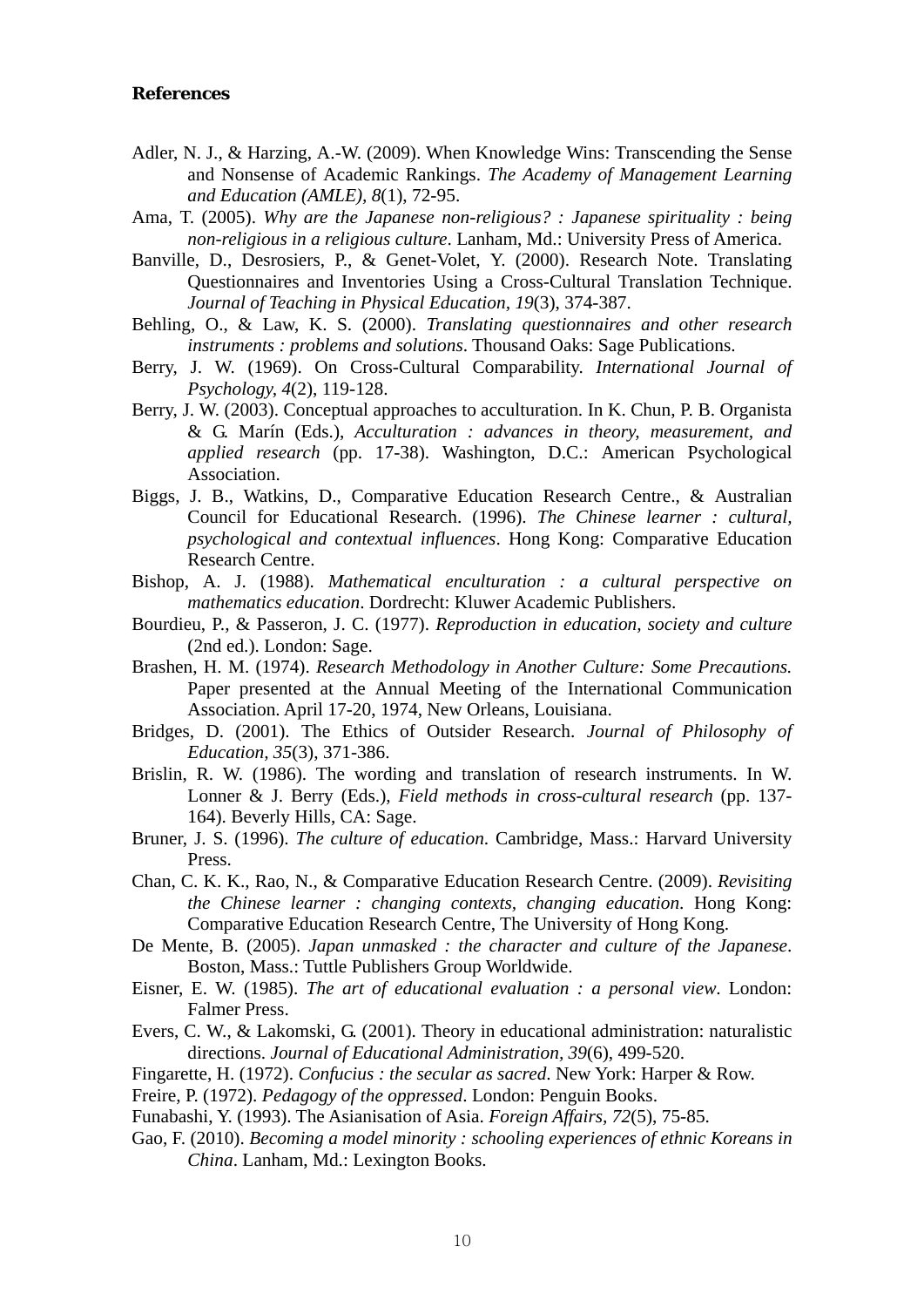- Hattie, J. (2009). *Visible learning : a synthesis of over 800 meta-analyses relating to achievement*. London ; New York: Routledge.
- Ho, D. Y. F. (1994). Cognitive Socialization in Confucian Heritage Cultures. In P. M. Greenfield & R. R. Cocking (Eds.), *Cross-cultural roots of minority child development* (pp. 285-314). Hillsdale, N.J.: L. Erlbaum Associates.
- Hofstede, G. H. (1991). *Cultures and organizations : software of the mind*. London: McGraw-Hill.
- Kant, I. (1997). *Critique of practical reason* (M. J. Gregor, Trans.). Cambridge, U.K.: Cambridge University Press.
- Kant, I. (2006). *Anthropologie in pragmatischer Hinsicht / Anthropology from a pragmatic point of view*. Cambridge, UK ; New York :: Cambridge University Press.
- Kuhn, T. S. (1970). *The structure of scientific revolutions* (2d ed.). Chicago,: University of Chicago Press.
- Kuhn, T. S. (1977). *The Essential tension : selected studies in scientific tradition and change*. Chicago: University of Chicago Press.
- LeVine, R. A. (1966). Outsiders' Judgments: An Ethnographic Approach to Group Differences in Personality. *Southwestern Journal of Anthropology, 22*(2), 101- 116.
- Li, J. (2002). A Cultural Model of Learning: Chinese "Heart and Mind for Wanting to Learn". *Journal of Cross-Cultural Psychology, 33*(3), 248-269.
- Li, J. (2003). The Core of Confucian Learning. *American Psychologist, 58*(2), 146-147.
- Li, J. (2009). Learning to Self-Perfect: Chinese Beliefs about Learning. In C. K. K. Chan, N. Rao & Comparative Education Research Centre. (Eds.), *Revisiting the Chinese learner : changing contexts, changing education* (pp. 35-69). Hong Kong: Comparative Education Research Centre, The University of Hong Kong.
- Liu, S. (1998). *Understanding Confucian philosophy : classical and Sung-Ming*. Westport, Conn. ; London: Greenwood Press.
- Lowe, L. (1996). *Immigrant acts : on Asian American cultural politics*. Durham, NC: Duke University Press.
- Marton, F. (1981). Phenomenography—Describing conceptions of the world around us. *Instructional Science, 10*(2), 177-200.
- Marton, F. (1988). Phenomenography : a research approach to investigating different understandings of reality. In R. R. Sherman & R. B. Webb (Eds.), *Qualitative research in education : focus and methods* (pp. 141-161). London: Falmer Press.
- Mason, M. (2007). Comparing Cultures. In M. Bray, B. Adamson & M. Mason (Eds.), *Comparative Education Research: Approaches and Methods* (pp. 165-196). Hong Kong: Comparative Education Research Centre Springer.
- Nagel, T. (1974). What Is It Like to Be a Bat? *The Philosophical Review, 83*(4), 435-450.
- Nind, M., Benjamin, S., Sheehy, K., Collins, J., & Hall, K. (2004). Methodological Challenges in Researching Inclusive School Cultures. *Educational Review, 56*(3), 259-270.
- Nisbett, R. E., & Miyamoto, Y. (2005). The influence of culture: holistic versus analytic perception. *Trends in Cognitive Sciences, 9*(10), 467-473.
- Nisbett, R. E., Peng, K., Choi, I., & Norenzayan, A. (2001). Culture and Systems of Thought: Holistic Versus Analytic Cognition. *Psychological Review, 108*(2), 291-310.
- Pang, M. F. (2003). Two Faces of Variation: on continuity in the phenomenographic movement. *Scandinavian Journal of Educational Research, 47*(2), 145-156.
- Park, I. H., & Cho, L.-J. (1995). Confucianism and the Korean family. *Journal of*